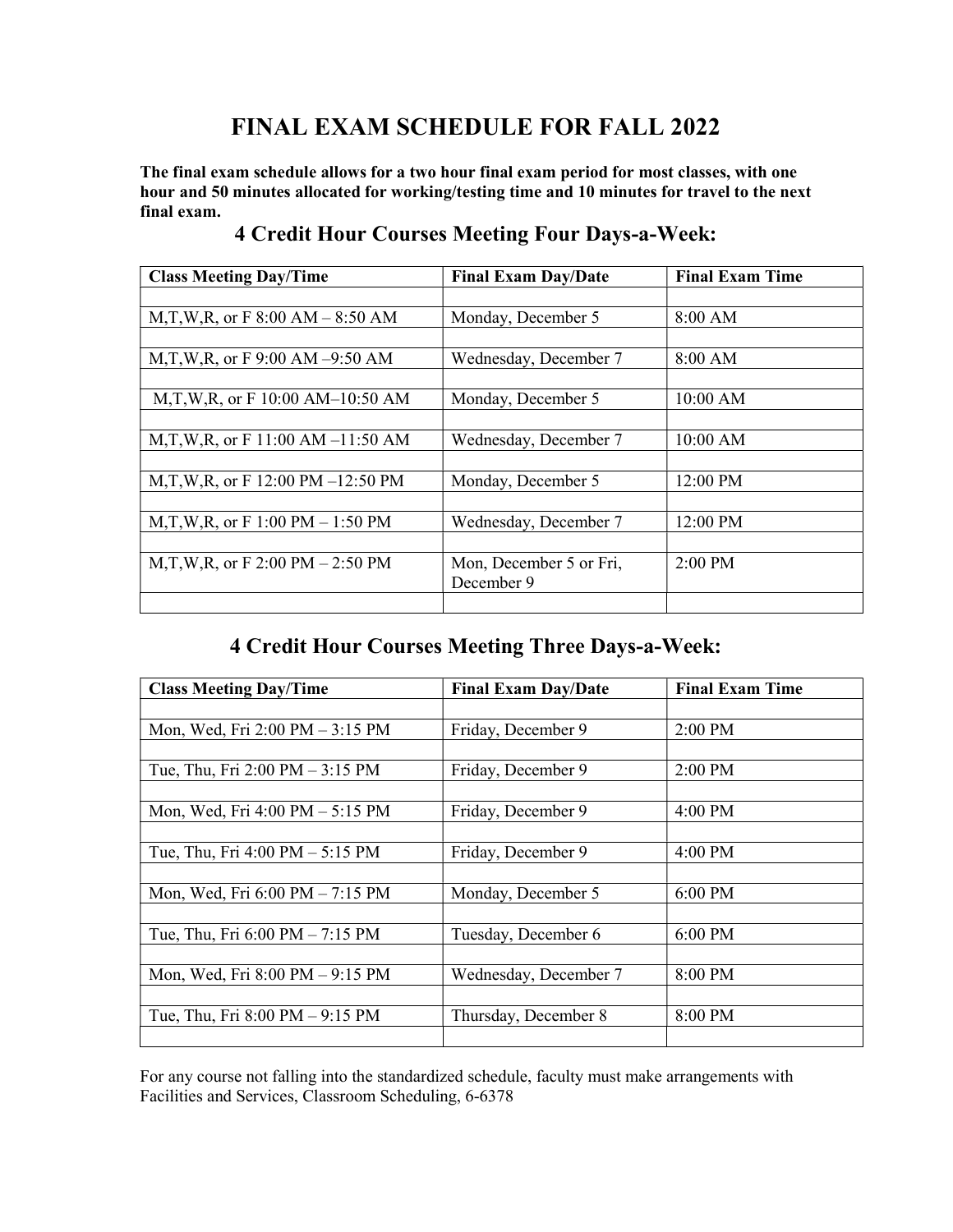| <b>Class Meeting Day/Time</b> | <b>Final Exam Day/Date</b> | <b>Final Exam Time</b> |
|-------------------------------|----------------------------|------------------------|
|                               |                            |                        |
| Mon & Wed 8:00 AM - 9:40 AM   | Monday, December 5         | 8:00 AM                |
|                               |                            |                        |
| Tue & Thu 8:00 AM - 9:40 AM   | Tuesday, December 6        | 8:00 AM                |
|                               |                            |                        |
| Mon & Wed 10:00 AM - 11:40 AM | Wednesday, December 7      | 10:00 AM               |
|                               |                            |                        |
| Tue & Thu 10:00 AM - 11:40 AM | Thursday, December 8       | 10:00 AM               |
| Mon & Wed 12:00 PM - 1:40 PM  | Friday, December 9         | 12:00 PM               |
|                               |                            |                        |
| Tue & Thu 12:00 PM-1:40 PM    | Tuesday, December 6        | 12:00 PM               |
|                               |                            |                        |
| Mon & Wed 2:00 PM - 3:40 PM   | Monday, December 5         | 2:00 PM                |
|                               |                            |                        |
| Tue & Thu 2:00 PM - 3:40 PM   | Tuesday, December 6        | 2:00 PM                |
|                               |                            |                        |
| Mon & Wed 4:00 PM - 5:40 PM   | Wednesday, December 7      | 4:00 PM                |
|                               |                            |                        |
| Tue & Thu 4:00 PM - 5:40 PM   | Thursday, December 8       | 4:00 PM                |
|                               |                            |                        |
| Mon & Wed 6:00 PM - 7:40 PM   | Monday, December 5         | 6:00 PM                |
| Tue & Thu 6:00 PM - 7:40 PM   | Tuesday, December 6        | 6:00 PM                |
|                               |                            |                        |
| Mon & Wed 8:00 PM - 9:40 PM   | Wednesday, December 7      | 8:00 PM                |
|                               |                            |                        |
| Tue & Thu 8:00 PM - 9:40 PM   | Thursday, December 8       | 8:00 PM                |
|                               |                            |                        |

### 4 Credit Hour Courses Meeting Twice-a-Week: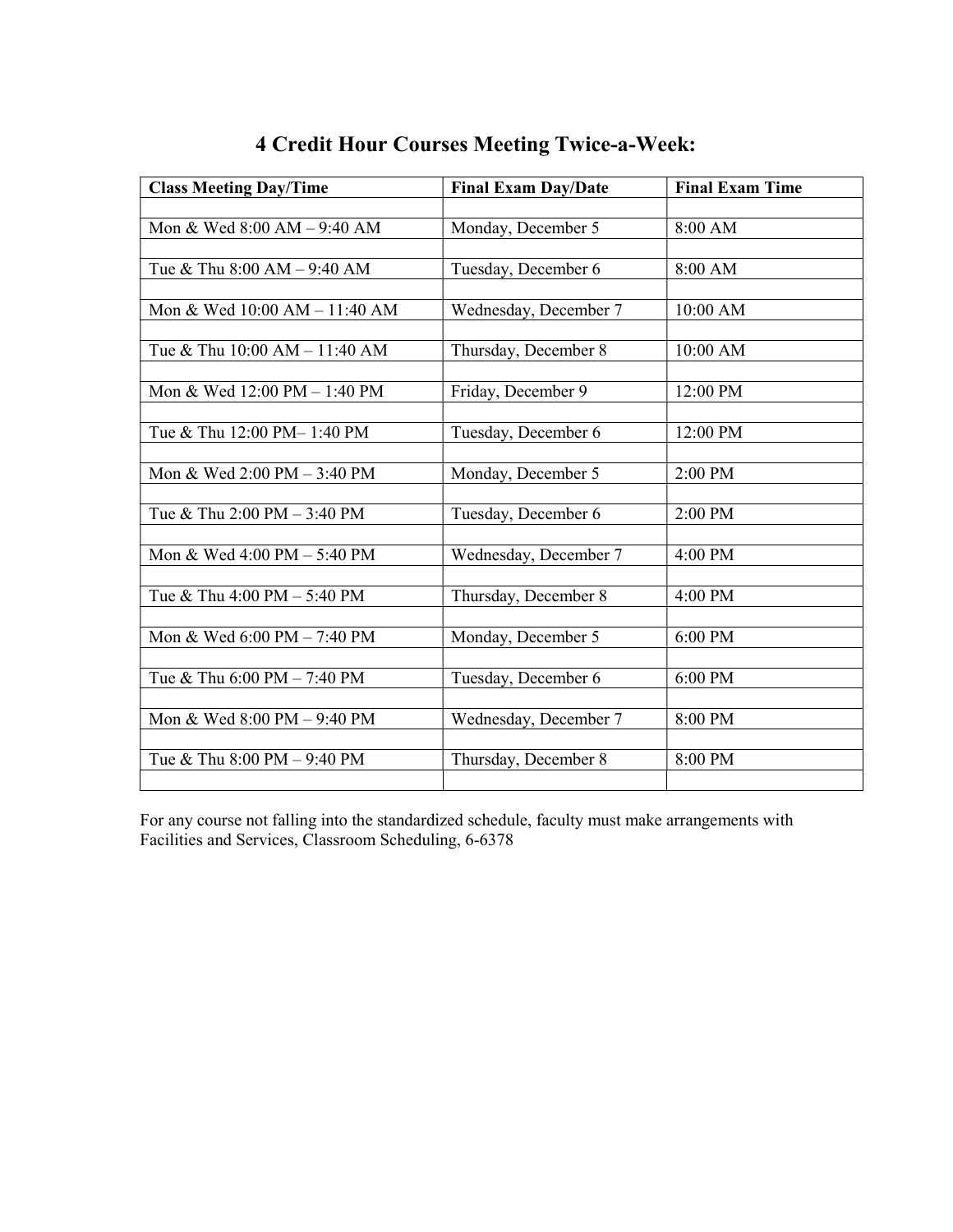| <b>Class Meeting Day/Time</b>           | <b>Final Exam Day/Date</b> | <b>Final Exam Time</b> |
|-----------------------------------------|----------------------------|------------------------|
|                                         |                            |                        |
| Mon 2:00 PM - 5:30 PM                   | Monday, December 5         | 2:00 PM                |
|                                         |                            |                        |
| Tue $2:00 \text{ PM} - 5:30 \text{ PM}$ | Tuesday, December 6        | $2:00$ PM              |
|                                         |                            |                        |
| Wed $2:00 \text{ PM} - 5:30 \text{ PM}$ | Wednesday, December 7      | 2:00 PM                |
|                                         |                            |                        |
| Thu $2:00 \text{ PM} - 5:30 \text{ PM}$ | Thursday, December 8       | 2:00 PM                |
|                                         |                            |                        |
| Fri 2:00 PM - 5:30 PM                   | Friday, December 9         | 2:00 PM                |
|                                         |                            |                        |
| Mon 6:00 PM - 9:30 PM                   | Monday, December 5         | 6:00 PM                |
|                                         |                            |                        |
| Tue $6:00 \text{ PM} - 9:30 \text{ PM}$ | Tuesday, December 6        | 6:00 PM                |
|                                         |                            |                        |
| Wed 6:00 PM - 9:30 PM                   | Wednesday, December 7      | 6:00 PM                |
|                                         |                            |                        |
| Thu 6:00 PM - 9:30 PM                   | Thursday, December 8       | 6:00 PM                |
|                                         |                            |                        |
| Fri 6:00 PM - 9:30 PM                   | Friday, December 9         | 6:00 PM                |

# 4 Credit Hour Courses Meeting Once-a-Week: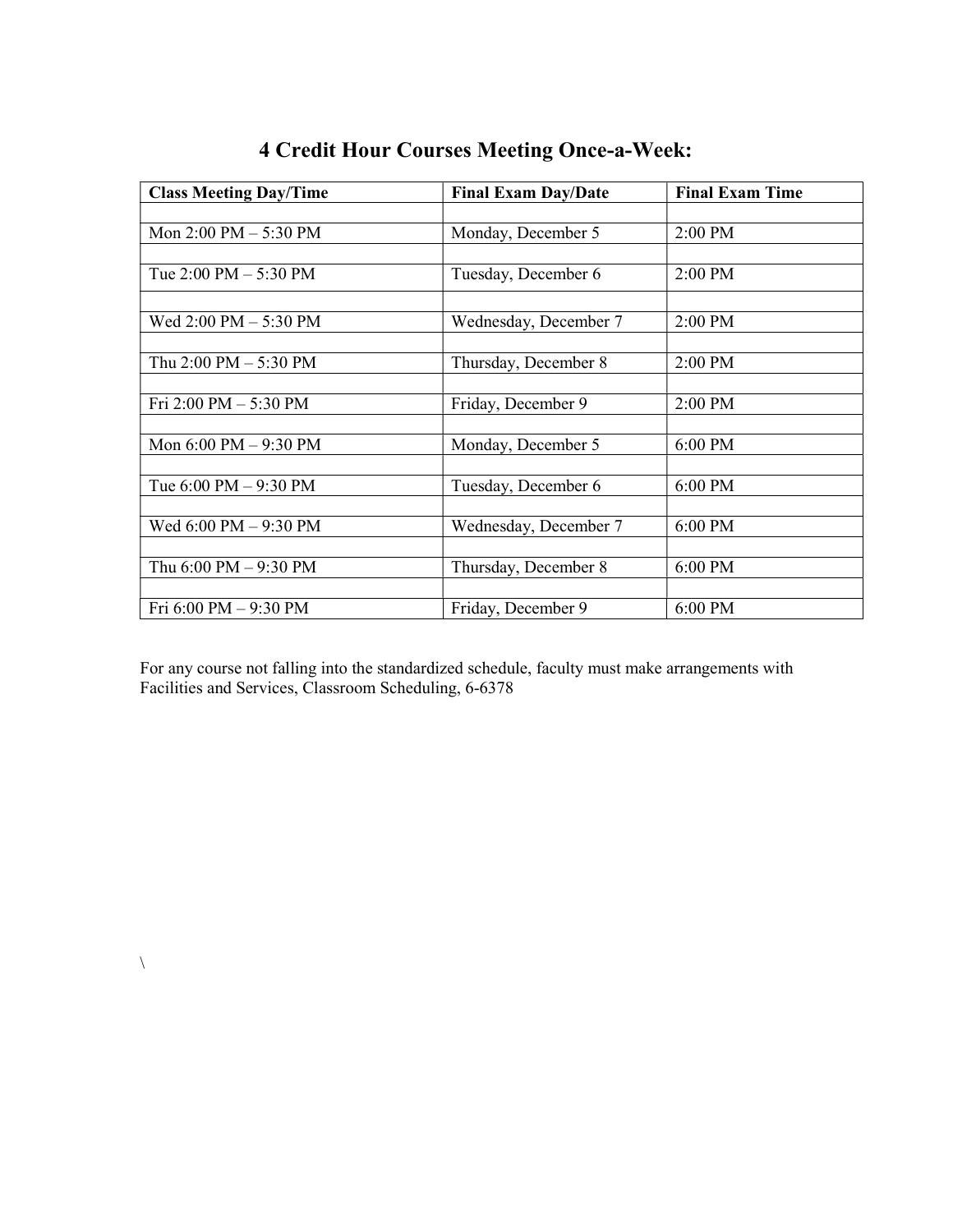| <b>Class Meeting Day/Time</b>                     | <b>Final Exam Day/Date</b> | <b>Final Exam Time</b> |
|---------------------------------------------------|----------------------------|------------------------|
|                                                   |                            |                        |
| Mon, Wed, Fri 8:00 AM - 8:50 AM                   | Monday, December 5         | 8:00 AM                |
|                                                   |                            |                        |
| Mon, Wed, Fri 9:00 AM - 9:50 AM                   | Wednesday, December 7      | 8:00 AM                |
|                                                   |                            |                        |
| Mon, Wed, Fri 10:00 AM -10:50 AM                  | Monday, December 5         | 10:00 AM               |
|                                                   |                            |                        |
| Mon, Wed, Fri 11:00 AM -11:50 AM                  | Wednesday, December 7      | 10:00 AM               |
|                                                   |                            |                        |
| Mon, Wed, Fri 12:00 PM - 12:50 PM                 | Monday, December 5         | 12:00 PM               |
|                                                   |                            |                        |
| Mon, Wed, Fri 1:00 PM - 1:50 PM                   | Wednesday, December 7      | 12:00 PM               |
|                                                   |                            |                        |
| Mon, Wed, Fri 2:00 PM - 2:50 PM                   | Monday, December 5         | 2:00 PM                |
|                                                   |                            |                        |
| Mon, Wed, Fri $3:00 \text{ PM} - 3:50 \text{ PM}$ | Wednesday, December 7      | 2:00 PM                |
|                                                   |                            |                        |
| Mon, Wed, Fri 4:00 PM - 4:50 PM                   | Monday, December 5         | 4:00 PM                |
|                                                   |                            |                        |
| Mon, Wed, Fri 5:00 PM-5:50 PM                     | Wednesday, December 7      | 4:00 PM                |
|                                                   |                            |                        |

# 3 Credit Hour Courses Meeting Three Days-a-Week: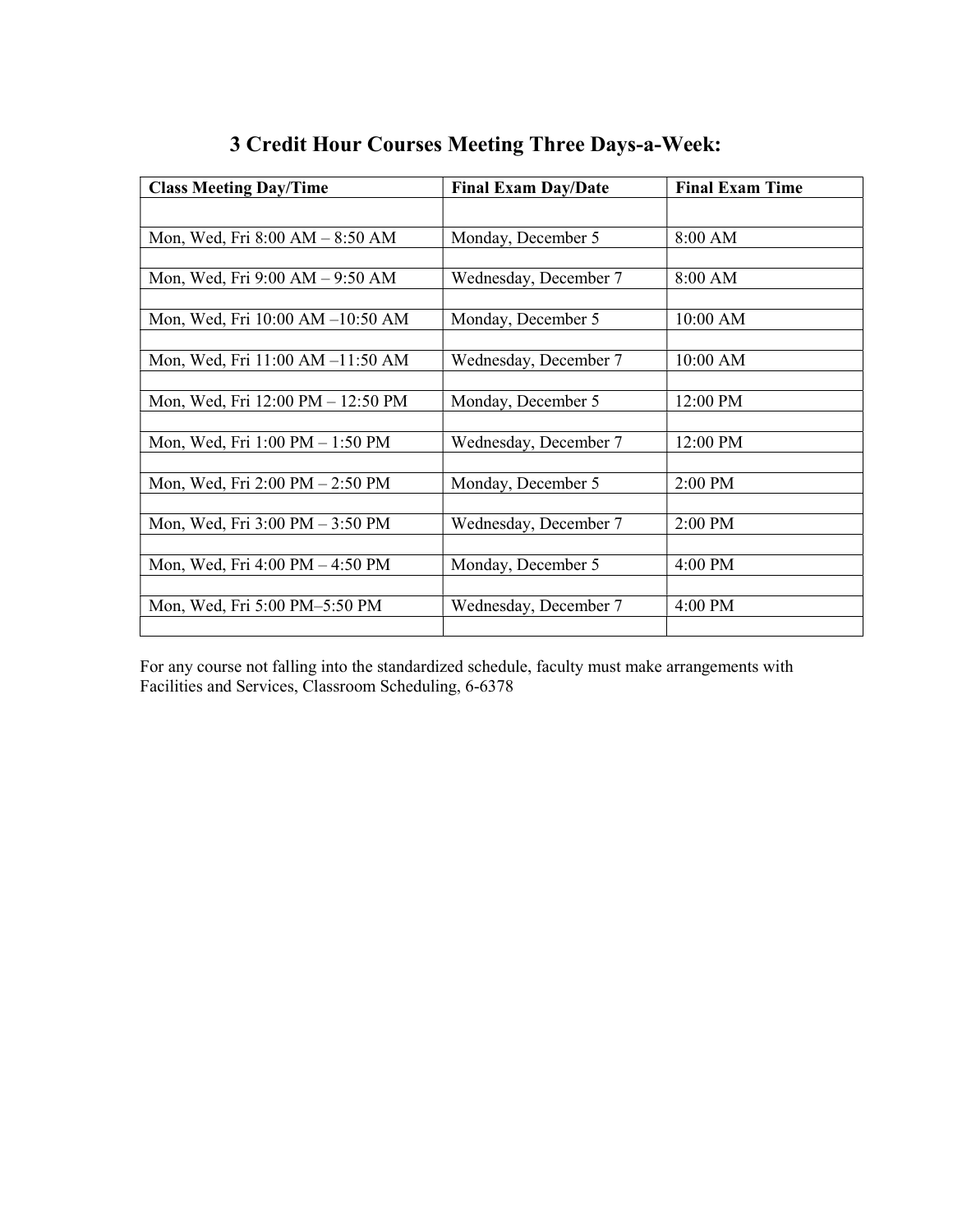| <b>Class Meeting Day/Time</b> | <b>Final Exam Day/Date</b> | <b>Final Exam Time</b> |
|-------------------------------|----------------------------|------------------------|
|                               |                            |                        |
| Mon & Wed 8:00 AM - 9:15 AM   | Monday, December 5         | 8:00 AM                |
|                               |                            |                        |
| Tue & Thu 8:00 AM - 9:15 AM   | Tuesday, December 6        | 8:00 AM                |
|                               |                            |                        |
| Mon & Wed 10:00 AM - 11:15 AM | Wednesday, December 7      | 10:00 AM               |
|                               |                            |                        |
| Tue & Thu 10:00 AM - 11:15 AM | Thursday, December 8       | 10:00 AM               |
| Mon & Wed 12:00 PM - 1:15 PM  | Friday, December 9         | 12:00 PM               |
|                               |                            |                        |
| Tue & Thu 12:00 PM - 1:15 PM  | Tuesday, December 6        | 12:00 PM               |
|                               |                            |                        |
| Mon & Wed 2:00 PM - 3:15 PM   | Monday, December 5         | 2:00 PM                |
|                               |                            |                        |
| Tue & Thu 2:00 PM - 3:15 PM   | Tuesday, December 6        | 2:00 PM                |
|                               |                            |                        |
| Mon & Wed 4:00 PM - 5:15 PM   | Wednesday, December 7      | 4:00 PM                |
|                               |                            |                        |
| Tue & Thu 4:00 PM - 5:15 PM   | Thursday, December 8       | 4:00 PM                |
|                               |                            |                        |
| Mon & Wed 6:00 PM - 7:15 PM   | Monday, December 5         | 6:00 PM                |
| Tue & Thu 6:00 PM - 7:15 PM   | Tuesday, December 6        | 6:00 PM                |
|                               |                            |                        |
| Mon & Wed 8:00 PM - 9:15 PM   | Wednesday, December 7      | 8:00 PM                |
|                               |                            |                        |
| Tue & Thu 8:00 PM - 9:15 PM   | Thursday, December 8       | 8:00 PM                |
|                               |                            |                        |

# 3 Credit Hour Courses Meeting Twice-a-Week: